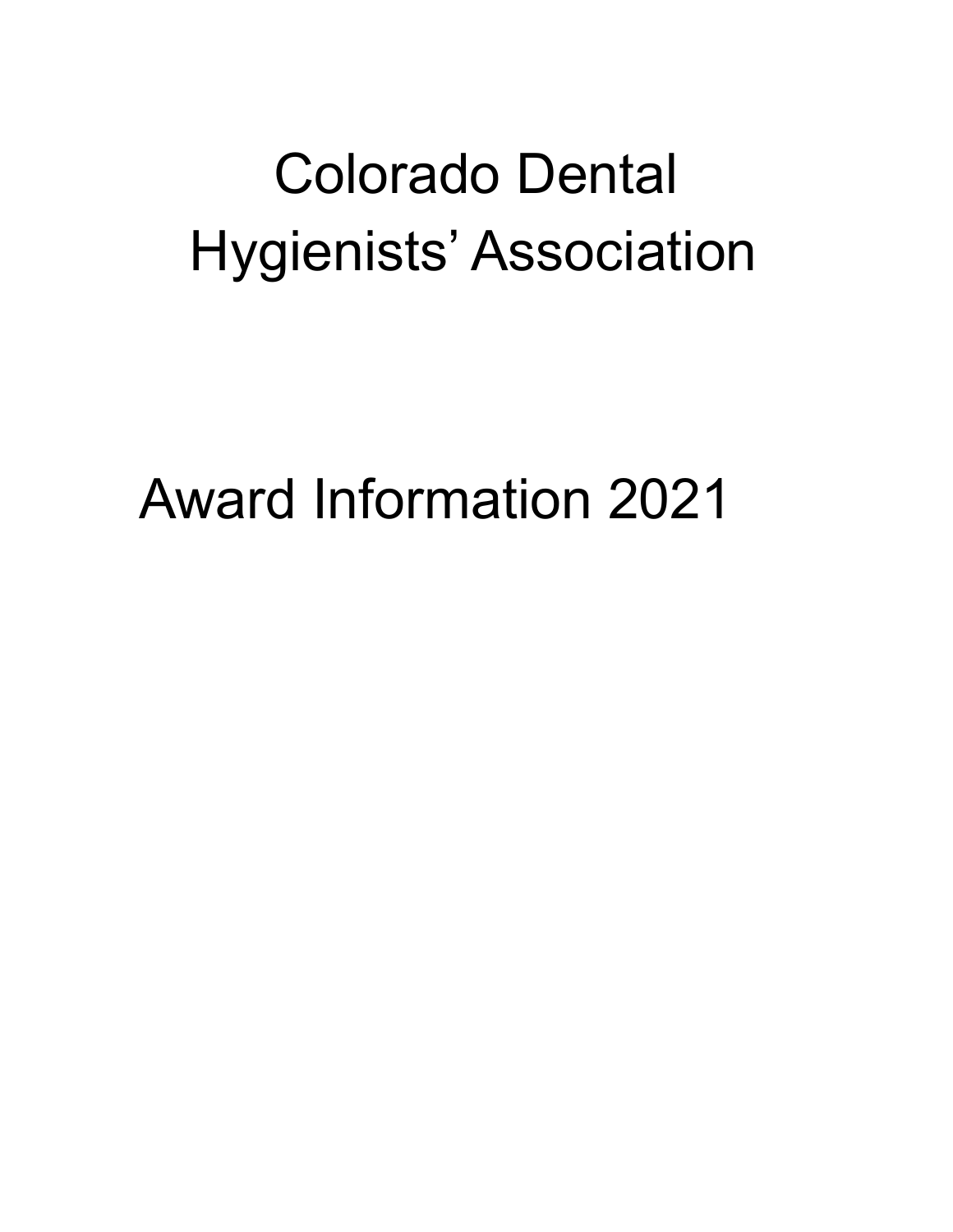## **ETHEL COVINGTON DENTAL HYGIENE AWARD**

An award shall be given annually by the Colorado Dental Association to a Colorado Dental Hygienists' Association member during the CDA Annual Session or CODHA Annual Session.

#### *Criteria*

The CODHA Board shall select the award winner as a dental hygienist who best exemplifies the objectives of this Association, as stated in the CODHA Bylaws. Those objectives are:

- 1. To improve the oral health of the public
- 2. To advance the art and science of dental hygiene
- 3. To maintain the highest standards of dental hygiene education and practice
- 4. To represent and protect the interests of the dental hygiene profession
- 5. To improve the professional competence of the dental hygienists
- 6. To foster research in oral health
- 7. To provide professional communications all in a manner consistent with the ADHA Code of Ethics

Each Component shall select one candidate to be submitted to the CODHA President- Elect at the BOT meeting held in the summer prior to the CODHA Annual Session.

# **TO NOMINATE SOMEONE FOR THIS AWARD, PLEASE FILL OUT THE ONLINE FORM BY AUGUST 20, 2021. ONLINE FORM CAN BE FOUND AT WWW.CODHA.ORG/NOMINATIONS**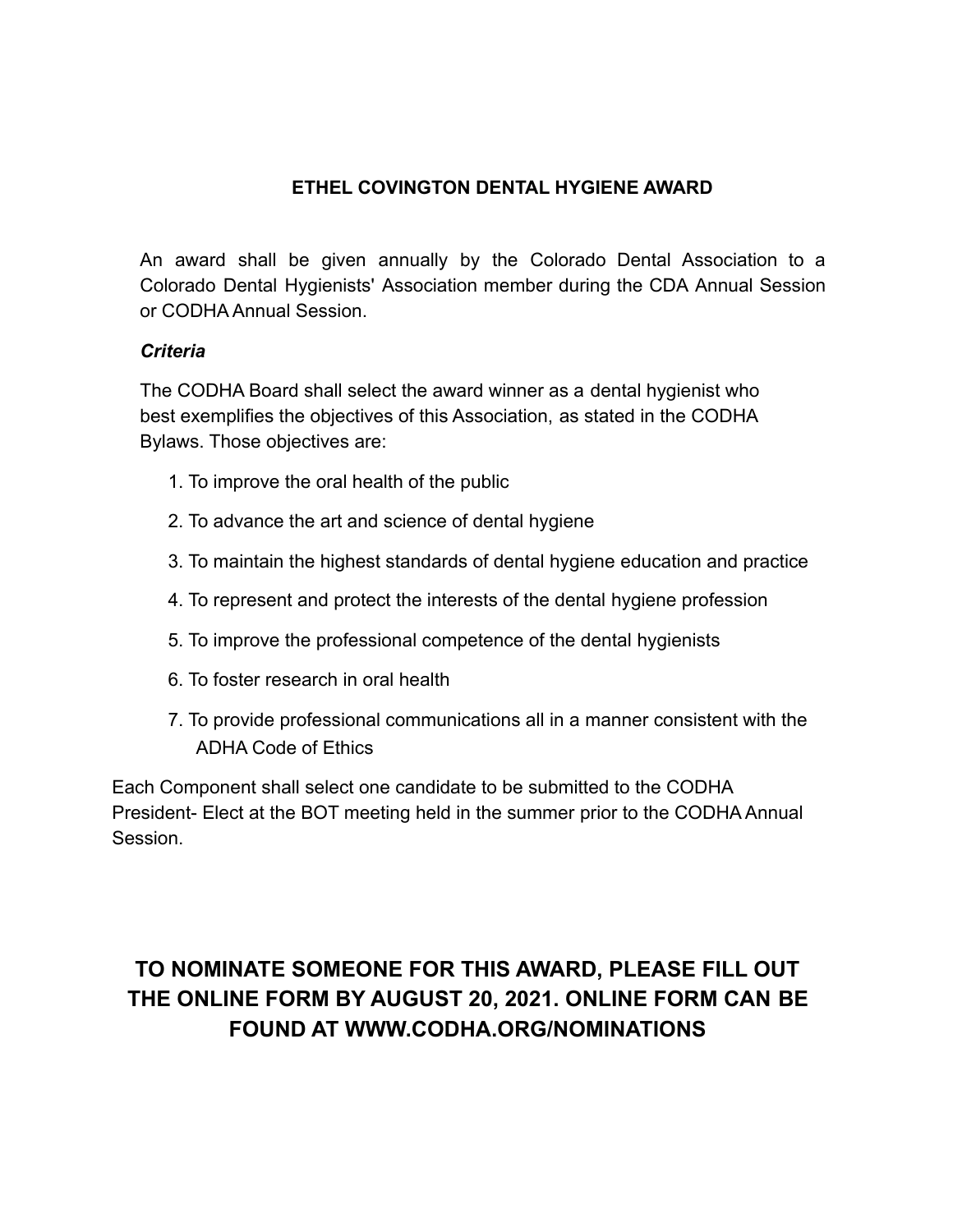# **OUTSTANDING CONTRIBUTION AWARD**

By action of the 1980 CODHA House of Delegates, this award was established. The following guidelines have been set forth by the Board of Trustees. (CODHA Standing Rules 45-80)

#### *Criteria*

- 1. Must be a non-officer component member
- 2. Based on the following merits of contribution on the Component level. (Time period to be considered is from CODHA Annual Session to Annual Session.)
	- a) Component Community Service
	- b) Component Involvement
	- c) Attendance at Component Functions

As many as three names may be submitted by the Component to the CODHA President, no later than the summer BOT meeting prior to Annual Session.

**TO NOMINATE SOMEONE FOR THIS AWARD, PLEASE FILL OUT THE ONLINE FORM BY AUGUST 20, 2021. ONLINE FORM CAN BE FOUND AT [WWW.CODHA.ORG/NOMINATIONS](http://www.codha.org/NOMINATIONS)**